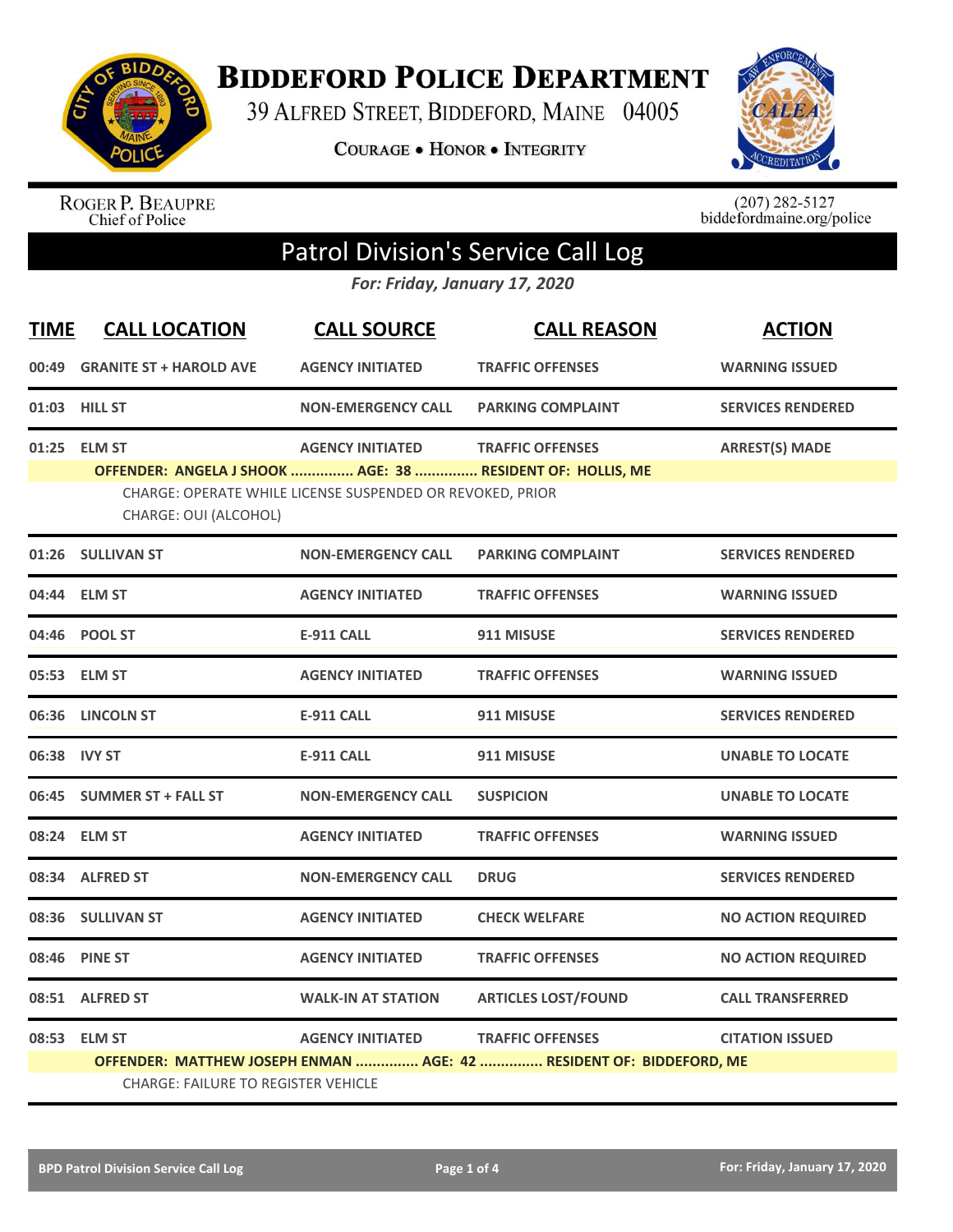| <b>TIME</b> | <b>CALL LOCATION</b>          | <b>CALL SOURCE</b>        | <b>CALL REASON</b>                | <b>ACTION</b>                |
|-------------|-------------------------------|---------------------------|-----------------------------------|------------------------------|
| 09:19       | <b>MIDDLE ST</b>              | <b>WALK-IN AT STATION</b> | <b>VIOL PROTECTION FROM ABUSE</b> | <b>REPORT TAKEN</b>          |
|             | 09:22 MAIN ST                 | <b>E-911 CALL</b>         | 911 MISUSE                        | <b>NO ACTION REQUIRED</b>    |
|             | 09:42 SUMMER ST               | <b>AGENCY INITIATED</b>   | <b>ANIMAL COMPLAINT</b>           | <b>SERVICES RENDERED</b>     |
|             | 09:58 CLEAVES ST              | <b>OTHER</b>              | <b>THEFT</b>                      | <b>REPORT TAKEN</b>          |
|             | 11:06 ALISON AVE              | <b>NON-EMERGENCY CALL</b> | <b>SUSPICION</b>                  | <b>NO ACTION REQUIRED</b>    |
|             | 11:20 ALFRED ST               | <b>NON-EMERGENCY CALL</b> | <b>COURT ORDERED CHECK IN</b>     | <b>SERVICES RENDERED</b>     |
|             | 11:58 ELM ST                  | <b>NON-EMERGENCY CALL</b> | <b>ARTICLES LOST/FOUND</b>        | <b>REPORT TAKEN</b>          |
|             | 12:10 POOL ST + MARBLEHEAD LN | <b>AGENCY INITIATED</b>   | <b>TRAFFIC OFFENSES</b>           | <b>WARNING ISSUED</b>        |
| 12:25       | <b>TAYLOR ST</b>              | <b>NON-EMERGENCY CALL</b> | <b>ANIMAL COMPLAINT</b>           | <b>SERVICES RENDERED</b>     |
| 13:14       | <b>MARINER WAY</b>            | <b>NON-EMERGENCY CALL</b> | <b>SUSPICION</b>                  | <b>NEGATIVE CONTACT</b>      |
|             | 13:42 WENTWORTH ST            | <b>WALK-IN AT STATION</b> | <b>PAPERWORK</b>                  | <b>SERVICES RENDERED</b>     |
| 13:56       | <b>TIGER WAY</b>              | <b>AGENCY INITIATED</b>   | <b>TRAFFIC OFFENSES</b>           | <b>WARNING ISSUED</b>        |
|             | 14:11 HILL ST                 | <b>E-911 CALL</b>         | 911 MISUSE                        | <b>SERVICES RENDERED</b>     |
| 14:17       | <b>BIDDEFORD GATEWAY CTR</b>  | <b>E-911 CALL</b>         | 911 MISUSE                        | <b>SERVICES RENDERED</b>     |
| 14:19       | <b>GEORGE ST</b>              | <b>AGENCY INITIATED</b>   | <b>ANIMAL COMPLAINT</b>           | <b>NO VIOLATION</b>          |
|             | 14:43 ALFRED ST               | <b>NON-EMERGENCY CALL</b> | <b>COURT ORDERED CHECK IN</b>     | <b>SERVICES RENDERED</b>     |
|             | 14:43 SOUTH ST                | <b>NON-EMERGENCY CALL</b> | <b>CIVIL COMPLAINT</b>            | <b>CIVIL COMPLAINT</b>       |
|             | 14:45 HILL ST                 | <b>NON-EMERGENCY CALL</b> | <b>CRIMINAL MISCHIEF</b>          | <b>REPORT TAKEN</b>          |
|             | 15:10 BARRA RD                | <b>NON-EMERGENCY CALL</b> | <b>PARKING COMPLAINT</b>          | <b>GONE ON ARRIVAL</b>       |
|             | 15:13 ALFRED ST               | <b>WALK-IN AT STATION</b> | <b>COURT ORDERED CHECK IN</b>     | <b>SERVICES RENDERED</b>     |
|             | 15:13 KOSSUTH ST              | <b>NON-EMERGENCY CALL</b> | <b>CIVIL COMPLAINT</b>            | <b>SERVICES RENDERED</b>     |
|             | 15:23 DAYS LNDG               | E-911 CALL                | <b>CHECK WELFARE</b>              | <b>NO ACTION REQUIRED</b>    |
|             | 15:35 MASON ST                | <b>NON-EMERGENCY CALL</b> | <b>SEWER ISSUE</b>                | <b>REFERRED OTHER AGENCY</b> |
|             | 15:41 ALFRED ST               | <b>WALK-IN AT STATION</b> | <b>JUVENILE OFFENSES</b>          | <b>REPORT TAKEN</b>          |
|             | 15:44 MAINE TPKE + ALFRED ST  | <b>NON-EMERGENCY CALL</b> | <b>ROAD HAZARD</b>                | <b>REFERRED OTHER AGENCY</b> |
|             | 15:48 ALFRED ST               | <b>E-911 CALL</b>         | 911 MISUSE                        | <b>SERVICES RENDERED</b>     |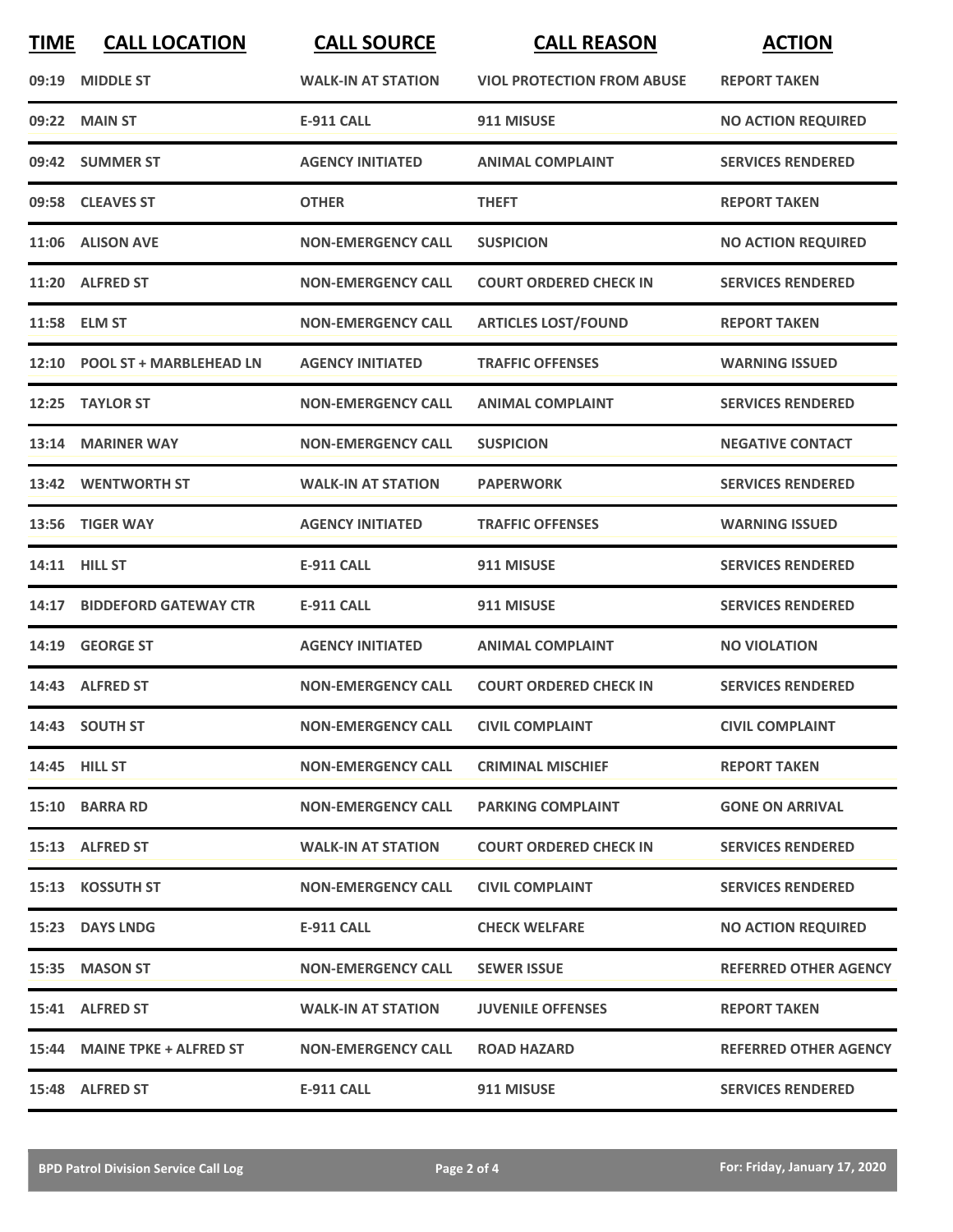## **TIME CALL LOCATION CALL SOURCE CALL REASON ACTION**

**16:17 BOULDER WAY NON-EMERGENCY CALL SHOPLIFTING ARREST(S) MADE**

**OFFENDER: DANIEL BRIAN COOK ............... AGE: 47 ............... RESIDENT OF: BIDDEFORD, ME** CHARGE: THEFT BY UNAUTHORIZED TAKING OR TRANSFER

|       | 16:18 ELM ST                                                                                              | <b>E-911 CALL</b>         | 911 MISUSE                                                                                  | <b>SERVICES RENDERED</b>     |
|-------|-----------------------------------------------------------------------------------------------------------|---------------------------|---------------------------------------------------------------------------------------------|------------------------------|
|       | 16:22 ALFRED ST                                                                                           | <b>NON-EMERGENCY CALL</b> | <b>COURT ORDERED CHECK IN</b>                                                               | <b>SERVICES RENDERED</b>     |
|       | 16:35 JEFFERSON ST                                                                                        | <b>NON-EMERGENCY CALL</b> | <b>PARKING COMPLAINT</b>                                                                    | <b>PARKING TICKET ISSUED</b> |
|       | 16:55 GEORGE ST                                                                                           | <b>AGENCY INITIATED</b>   | <b>WARRANT ARREST</b>                                                                       | <b>NEGATIVE CONTACT</b>      |
|       | 17:50 MASON ST                                                                                            | <b>AGENCY INITIATED</b>   | <b>WARRANT ARREST</b>                                                                       | <b>NEGATIVE CONTACT</b>      |
|       | 17:56 ALFRED ST                                                                                           | <b>WALK-IN AT STATION</b> | <b>PROTECTION FROM ABUSE SERVIC</b>                                                         | <b>PAPERWORK SERVED</b>      |
|       | 18:03 HILL ST                                                                                             | <b>NON-EMERGENCY CALL</b> | <b>CRIMINAL MISCHIEF</b>                                                                    | <b>NO VIOLATION</b>          |
|       | 18:07 SULLIVAN ST                                                                                         | <b>NON-EMERGENCY CALL</b> | <b>CIVIL COMPLAINT</b>                                                                      | <b>CIVIL COMPLAINT</b>       |
|       | 18:22 MAIN ST                                                                                             | <b>E-911 CALL</b>         | 911 MISUSE                                                                                  | <b>NEGATIVE CONTACT</b>      |
|       | 18:37 HIGH ST                                                                                             | <b>NON-EMERGENCY CALL</b> | <b>DRUG</b>                                                                                 | <b>SERVICES RENDERED</b>     |
|       | 18:54 WESTERN AVE                                                                                         | <b>NON-EMERGENCY CALL</b> | <b>CHECK WELFARE</b>                                                                        | <b>SERVICES RENDERED</b>     |
|       | 19:18 HARRISON AVE                                                                                        | <b>E-911 CALL</b>         | <b>WARRANT ARREST</b><br>OFFENDER: CODIE THOMAS DANIS  AGE: 20  RESIDENT OF: BIDDEFORD, ME  | <b>ARREST(S) MADE</b>        |
|       | <b>CHARGE: WARRANT ARREST</b>                                                                             |                           |                                                                                             |                              |
|       | 19:20 COLUMBUS WAY                                                                                        | <b>AGENCY INITIATED</b>   | <b>TRAFFIC OFFENSES</b>                                                                     | <b>WARNING ISSUED</b>        |
| 19:36 | <b>BRISTOL ST</b>                                                                                         | <b>WALK-IN AT STATION</b> | <b>PAPERWORK</b>                                                                            | <b>SERVICES RENDERED</b>     |
|       | 19:38 BIRCH ST + FOSS ST                                                                                  | <b>AGENCY INITIATED</b>   | <b>TRAFFIC OFFENSES</b>                                                                     | <b>WARNING ISSUED</b>        |
|       | 19:48 BRISTOL ST                                                                                          | <b>NON-EMERGENCY CALL</b> | <b>PAPERWORK</b>                                                                            | <b>PAPERWORK SERVED</b>      |
|       | 19:49 SOUTH ST                                                                                            | <b>WALK-IN AT STATION</b> | <b>JUVENILE OFFENSES</b>                                                                    | <b>SERVICES RENDERED</b>     |
|       | 19:54 WENTWORTH ST                                                                                        | <b>NON-EMERGENCY CALL</b> | <b>JUVENILE OFFENSES</b>                                                                    | <b>SERVICES RENDERED</b>     |
|       | 20:22 ALFRED ST                                                                                           | <b>OTHER</b>              | <b>ARTICLES LOST/FOUND</b>                                                                  | <b>SERVICES RENDERED</b>     |
|       | 21:03 SOUTH ST<br><b>CHARGE: WARRANT ARREST</b>                                                           | <b>AGENCY INITIATED</b>   | <b>WARRANT ARREST</b><br>OFFENDER: GUY LAWRENCE GAMMON  AGE: 59  RESIDENT OF: TRANSIENT, ME | <b>ARREST(S) MADE</b>        |
|       | OFFENDER: MICHAEL DAVID BISSONNETTE  AGE: 54  RESIDENT OF: BIDDEFORD, ME<br><b>CHARGE: WARRANT ARREST</b> |                           |                                                                                             |                              |
|       | 21:11 SUMMER ST                                                                                           | <b>NON-EMERGENCY CALL</b> | <b>ASSIST PD AGENCY</b>                                                                     | <b>UNFOUNDED</b>             |